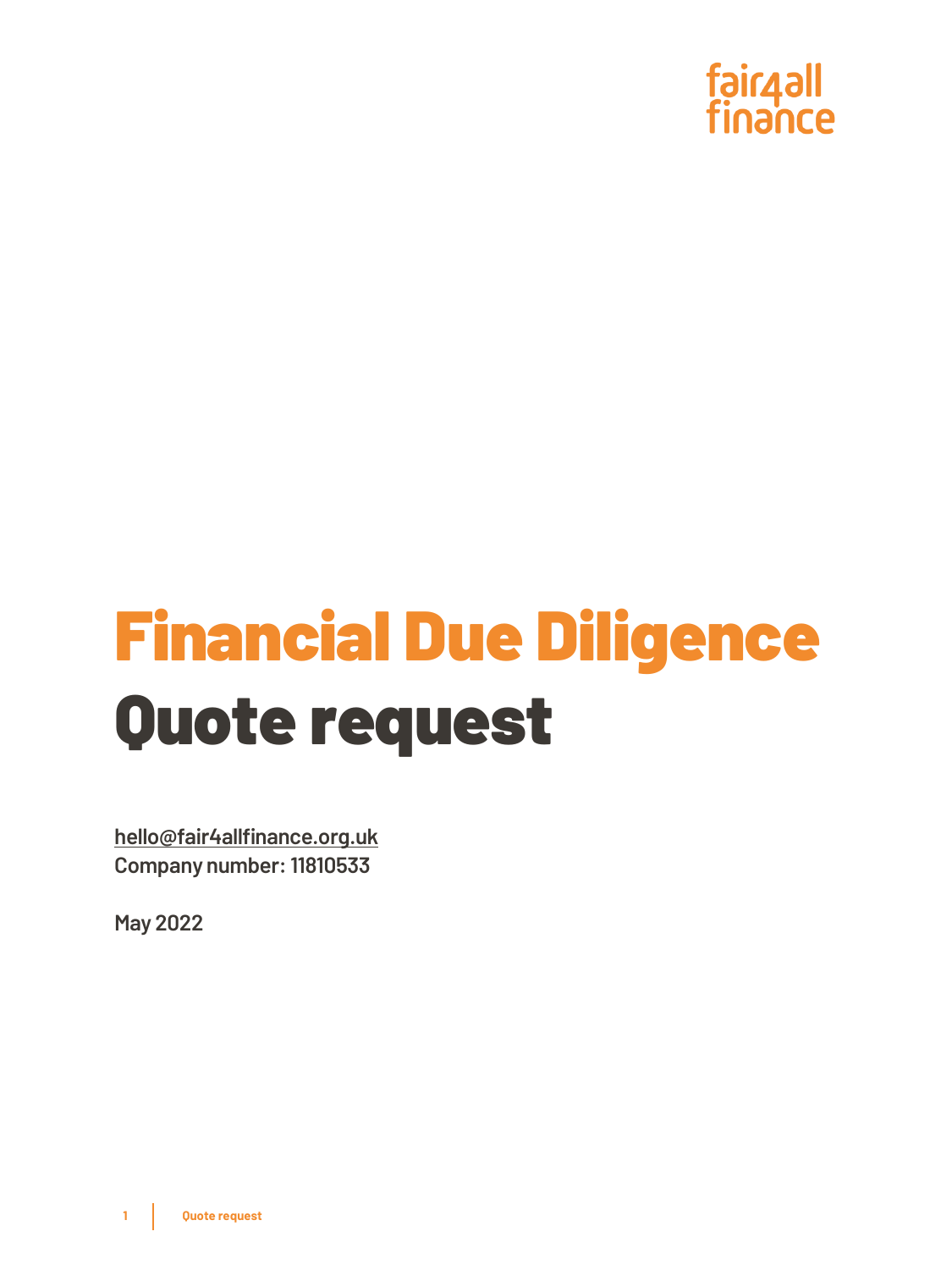

# **Quote request: Financial due diligence support**

**Fair4All Finance is seeking a provider to deliver ad hoc fintech, technology and earlystage business due diligence support work for an initial contract period of 18 months to 31 December 2023, with the option to extend for a further year to 31 December 2024**

### **About Fair4All Finance**

Fair4All Finance is a not for profit organisation founded in early 2019 to increase the financial wellbeing of people in vulnerable circumstances through increasing availability of affordable financial products and services. This will enable individuals to overcome shocks, enrich their lives and enable them to pursue opportunities.

One of our key areas of focus is to provide support and funding for the growth of responsible and affordable credit providers. In order to enable this growth, we recognise the importance of routes to markets, disruptive technologies, comparison engines, technology suppliers and fintechs including those that operate as lenders in their own right.

We are launching a Technology Fund with a call for investment proposals and have also considered some ad-hoc agile investments alongside the development of further initiatives to support the sector in this macroeconomic environment.

#### **Introduction**

Our approach to diligence is typically multi-faceted and we draw on the skills across our wider team to review an organisation in its totality with our in-house leads on customers and products, social purpose and vulnerable customers, technology and operations reviewing their respective subject areas and our financial diligence undertaken by our investment team.

We are now seeking a provider to augment the financial diligence capability in our investment team. We are currently growing our Investment team but we want to have more flexibility about resourcing diligence work so we can undertake agile evaluations of potential investments. Due to the nature of the Technology Fund and our wider work we also want the flexibility of external capacity to draw on as we cannot accurately anticipate the pipeline of prospective investments or grants.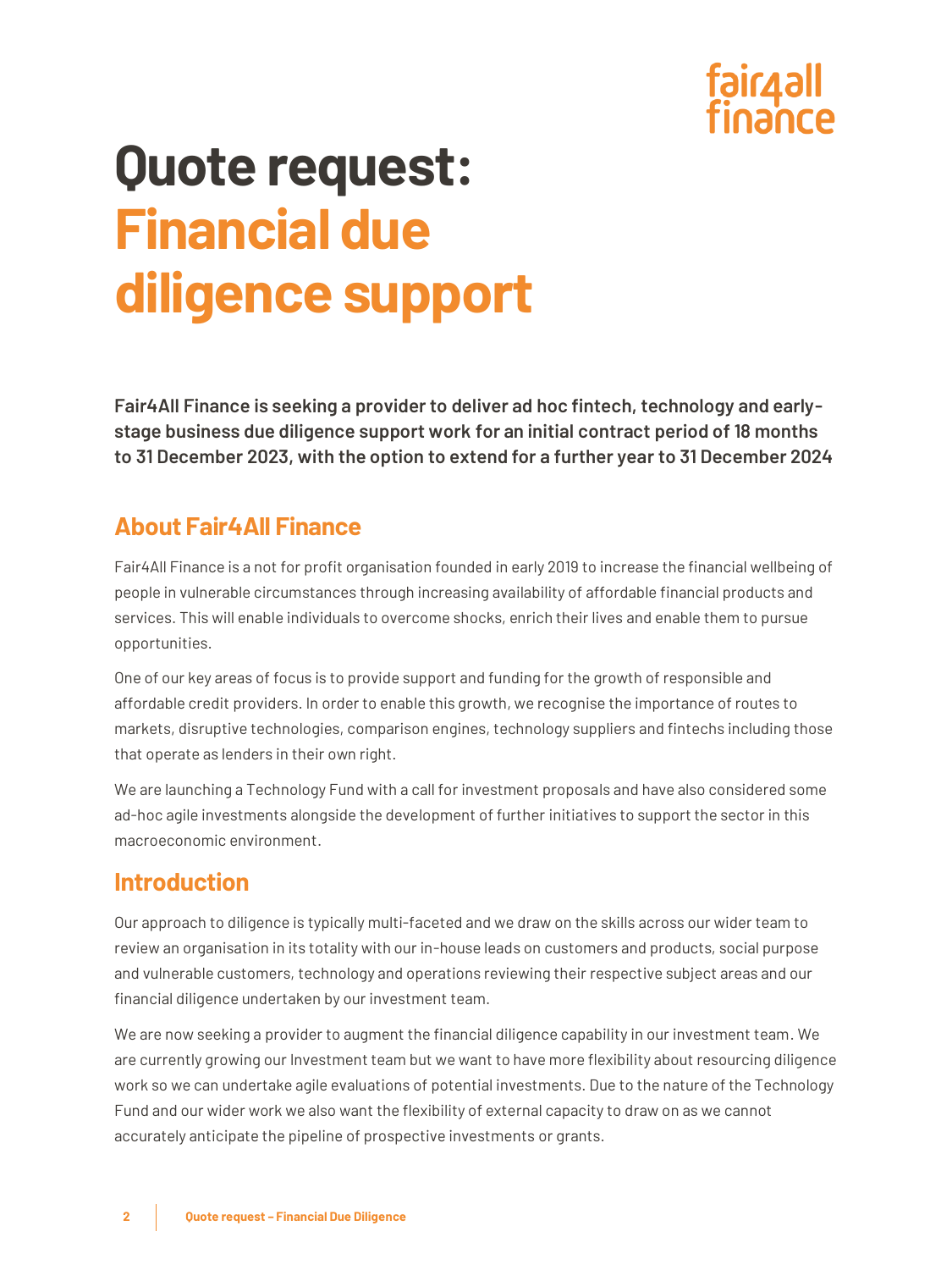

A key part of how we want to work with the appointed provider(s) is to ensure that our team learn alongside the work that the provider delivers. We have therefore included knowledge transfer considerations in our evaluation approach.

We are open to appointing more than one provider and for providers to quote for some or all of this request.

# **The specification**

#### **Regular tasks**

For an initial contract period of 18 months to 31 December 2023, with the option to extend for a further year to 31 December 2024 - support our review of investment proposals that come forward as part of the Technology Investment fund or other funds we set up where there is a strong technology element, or early stage business operations to consider by providing ad hoc financial due diligence resourcing including but not limited to the following tasks, which we would like to see priced on a fixed price basis for low, medium and high intensity projects (see the pricing table).

| <b>Regular tasks</b> |                                                                                                                                                                                                                                                                                                 | Deliverable/output                |                                                                                                                                                                                                                                                                                                                                                                           |
|----------------------|-------------------------------------------------------------------------------------------------------------------------------------------------------------------------------------------------------------------------------------------------------------------------------------------------|-----------------------------------|---------------------------------------------------------------------------------------------------------------------------------------------------------------------------------------------------------------------------------------------------------------------------------------------------------------------------------------------------------------------------|
|                      | Attend diligence sessions with our<br>multidisciplinary team and the organisations<br>applying for our support (meetings may be by<br>video or potentially in person)                                                                                                                           | $\bullet$<br>/checks<br>$\bullet$ | Scoring of submissions against our ratios<br>Brief notes as output of analyses                                                                                                                                                                                                                                                                                            |
| 2                    | Complete agreed financial due diligence to<br>complement the review of the business<br>undertaken by our wider team including:<br>Scrutiny of accounts and projections<br>Review of financial model<br>Assessment of financial sustainability<br>(rough) valuation of business (if appropriate) | scoring in Excel                  | Verbal update on and discussion of<br>assessment to ensure that due diligence<br>findings are fully understood by the<br>Fair4All Finance team including summary<br>Prepare financial due diligence<br>PowerPoint slides as part of investment<br>recommendations to our Investment<br>Committee (no more than 15 slides for<br>appendices and 2-3 slides for the body of |
|                      |                                                                                                                                                                                                                                                                                                 |                                   | the presentation)                                                                                                                                                                                                                                                                                                                                                         |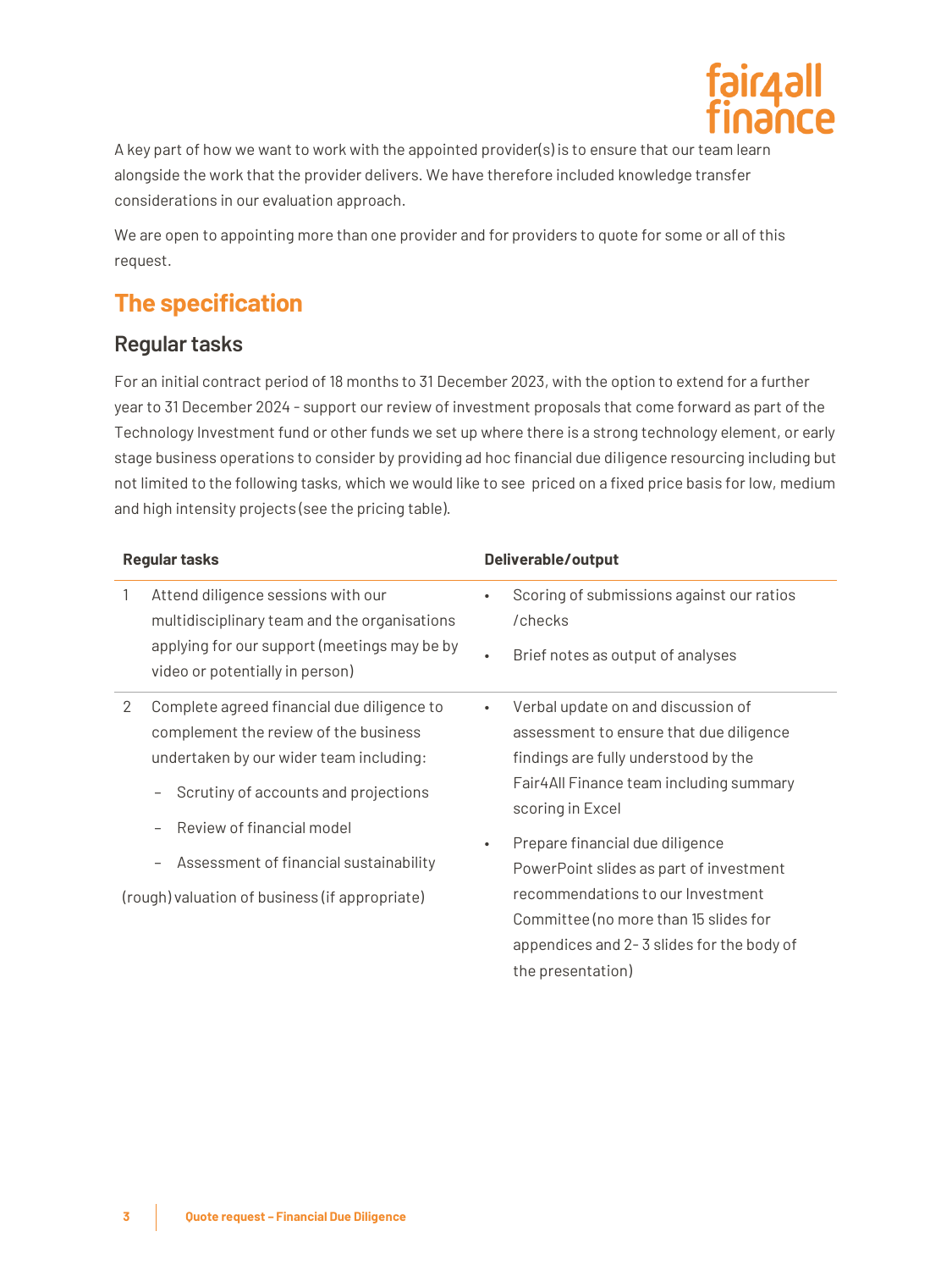

# **Ad hoc requirements and deliverables**

To complement the above work, and recognising the bespoke nature of some investments, we would also like the ability to call on the provider for a range of other ad hoc work. For these elements we require day rate pricing and, as specific requirements arise, we will require an estimate from the appointed provider using the day rates to agree the cost.

The below assignments include the need to work collaboratively with the Fair4All Finance team, the organisations we are considering for investment, and potentially other partners. All these deliverables include a verbal presentation of assessment to ensure that due diligence findings are fully understood by the Fair4All Finance team.

The high level nature of these assignments is set out below and includes, but is not limited to the following:

| <b>Potential nature of tasks</b> |                                                                                                                                                                                 | Deliverable/output                                                                                |  |  |
|----------------------------------|---------------------------------------------------------------------------------------------------------------------------------------------------------------------------------|---------------------------------------------------------------------------------------------------|--|--|
| 3                                | Market analyses to support investment<br>decisions                                                                                                                              | Short analytical pack                                                                             |  |  |
| 4                                | Viability review of a business (likely to be used<br>in particular for early stage businesses)                                                                                  | Short review paper covering:                                                                      |  |  |
|                                  |                                                                                                                                                                                 | path to profitability<br>$\bullet$                                                                |  |  |
|                                  |                                                                                                                                                                                 | the commercial/pricing models and how<br>$\bullet$<br>they will drive revenue                     |  |  |
|                                  |                                                                                                                                                                                 | operating costs split by product<br>$\bullet$                                                     |  |  |
|                                  |                                                                                                                                                                                 | the commercial interplay between<br>$\bullet$<br>products                                         |  |  |
|                                  |                                                                                                                                                                                 | how our investment would allow them to<br>$\bullet$<br>achieve their commercial ambitions         |  |  |
|                                  |                                                                                                                                                                                 | the valuation of the business and what we<br>$\bullet$<br>would get from our investment           |  |  |
|                                  |                                                                                                                                                                                 | any red flags that indicate their inability to<br>$\bullet$<br>survive (even with our investment) |  |  |
| 5                                | Strategy development and business planning<br>support for organisations where we believe an<br>initial step is the revision of their plans before<br>we can consider investment | Work with the organisation to develop appropriate<br>strategic plan and detailed business plan    |  |  |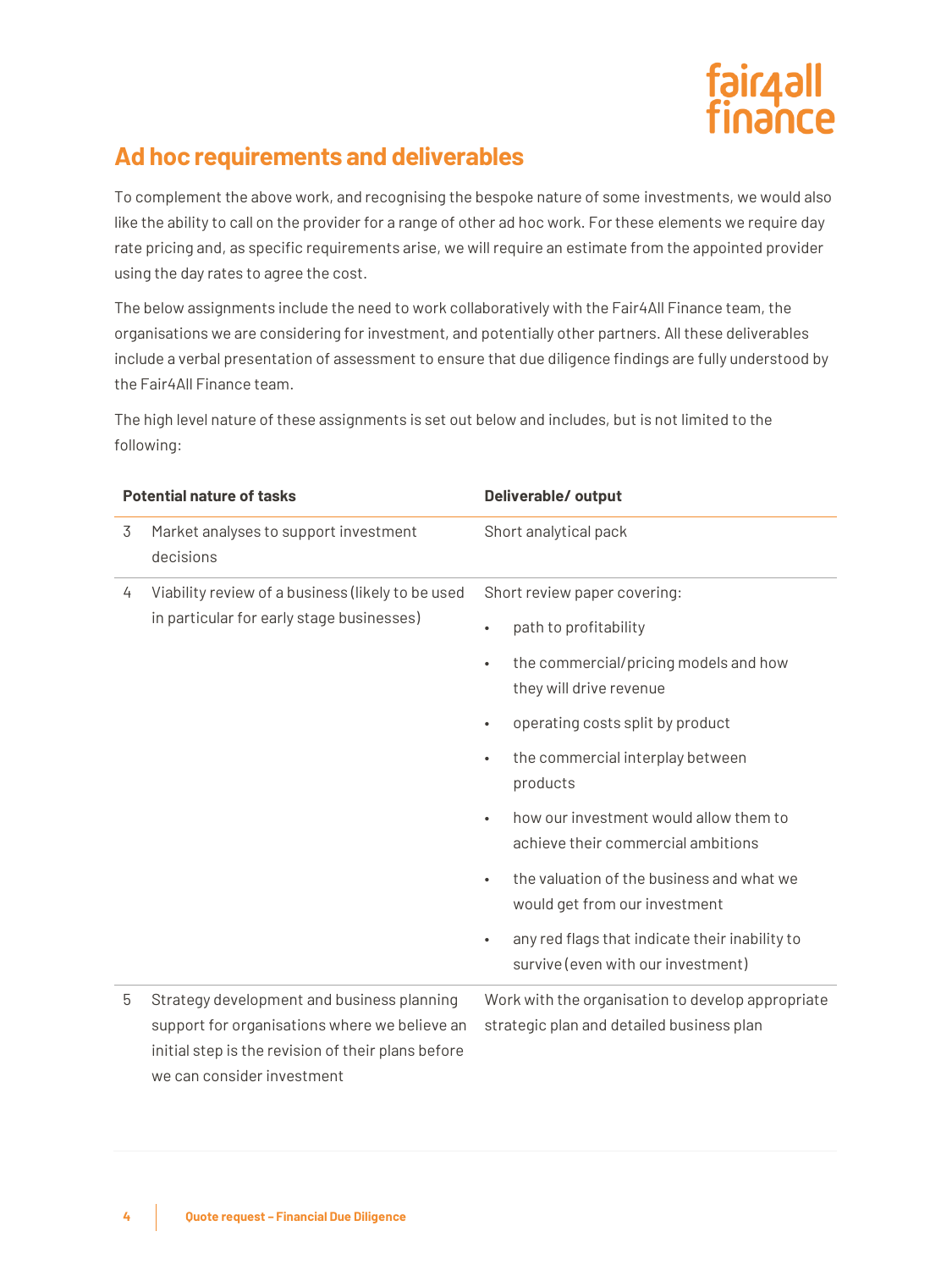| <b>Il6pirg</b> |  |
|----------------|--|
| finahce        |  |
|                |  |

| <b>Potential nature of tasks</b> |                                                                                                                                                 | Deliverable/output                                                                                                                                                                                                                                                                                                                                                                                                      |  |  |
|----------------------------------|-------------------------------------------------------------------------------------------------------------------------------------------------|-------------------------------------------------------------------------------------------------------------------------------------------------------------------------------------------------------------------------------------------------------------------------------------------------------------------------------------------------------------------------------------------------------------------------|--|--|
| 6                                | Where appropriate supporting creation of<br>credible financial model integrating<br>projections, cashflow, balance sheet and<br>profit and loss | Working financial model                                                                                                                                                                                                                                                                                                                                                                                                 |  |  |
| 7                                | Other ad-hoc financial due diligence work on a<br>call off basis                                                                                | Subject to specific requirements as they arise to<br>be quoted in detail against agreed day rates<br>agreed through this procurement. We have used<br>this model before for example in using external<br>resources to rapidly deploy our Covid Resilience<br>Fund, whereby we appointed external financial<br>diligence providers to work alongside our core<br>team to rapidly assess applications for that<br>funding |  |  |

On each allocated assignment, Fair4All Finance will agree the requirements and deadlines by which the deliverable/outcome will be received.

#### **Timings**

Timetable for quote requests:

| <b>Stage</b>                         | <b>Dates</b> |
|--------------------------------------|--------------|
| Quote request published              | 11 May 2022  |
| Deadline for clarification questions | 31 May 2022  |
| Proposals due                        | 10 June 2022 |
| Assessment                           | 17 June 2022 |
| Interviews                           | 24 June 2022 |
| Decisions made                       | 30 June 2022 |

#### **Your response**

To respond to this quote request, please provide a proposal for how you would deliver the required specification for the scope of services as outlined above. The proposal assessment criteria and requirements are set out below.

Clarification questions on this quote request may be addressed t[o kate@fair4allfinance.org.uk](mailto:kate@fair4allfinance.org.uk) and should be received by 31 May 2022.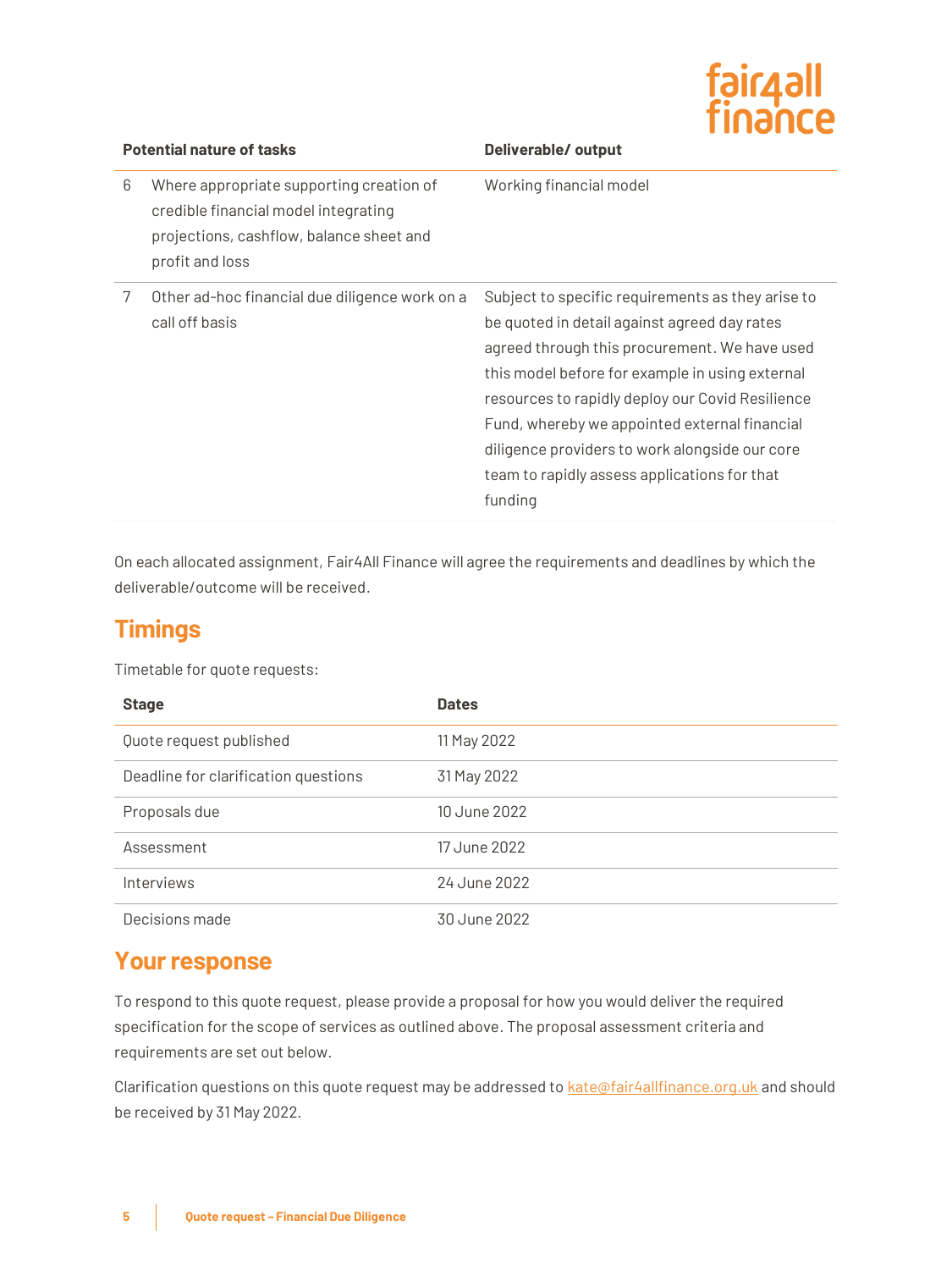

Any question responses which are relevant to all will be shared with all applying parties. If you intend to submit a quote, please advise us at your earliest convenience so that question responses can be shared. Questions will be anonymised before responses are shared with respondents.

# **Budget and Pricing**

- The total potential budget envelope for the piece is £210,000 including VAT and expenses
- Providers should note that this quote request relates to ad hoc work where only some or none of this budget may be utilised
- Given the not for profit nature of Fair4All Finance, and our founding and funding through government, please indicate where you have given a discount on commercial rates
- We would welcome proposals which identify a way to deliver the requirements for under the identified budget on a fixed price basis
- Please outline any VAT and or expenses which may be payable clearly and separately

#### **Regular tasks**

For requirements 1 – 2 supporting our regular due diligence please provide a fixed price quote per organisation reviewed. We expect that pricing to show the cost applicable to a range of examples would be relevant to give us a range and we request that providers set out their assumptions below. Please note we are open to discussion or alternative suggestions about the assumptions included in the low, medium and high intensity options for the regular tasks and we have included below an indication of the approach that may work

**Regular tasks Our high-level assumptions of what this will entail Low intensity diligence**  Review of annual reports/audited accounts for last 3 years; management accounts for last 3 months; on key ratios; review of projections and financial model, review of key policies eg collections, provisioning. Review of reserves position and alternative sourcing of funding. Output in an Excel format with scoring on key ratios such as: • Year on year (YoY) income volume and change with and without grants • YoY costs volume and change • Cost: Income ratio • YoY net result/surplus volume and change

For each of these regular tasks we're looking for a fixed price per engagement ( $E$  inc VAT and expenses)

• YoY net assets volume and change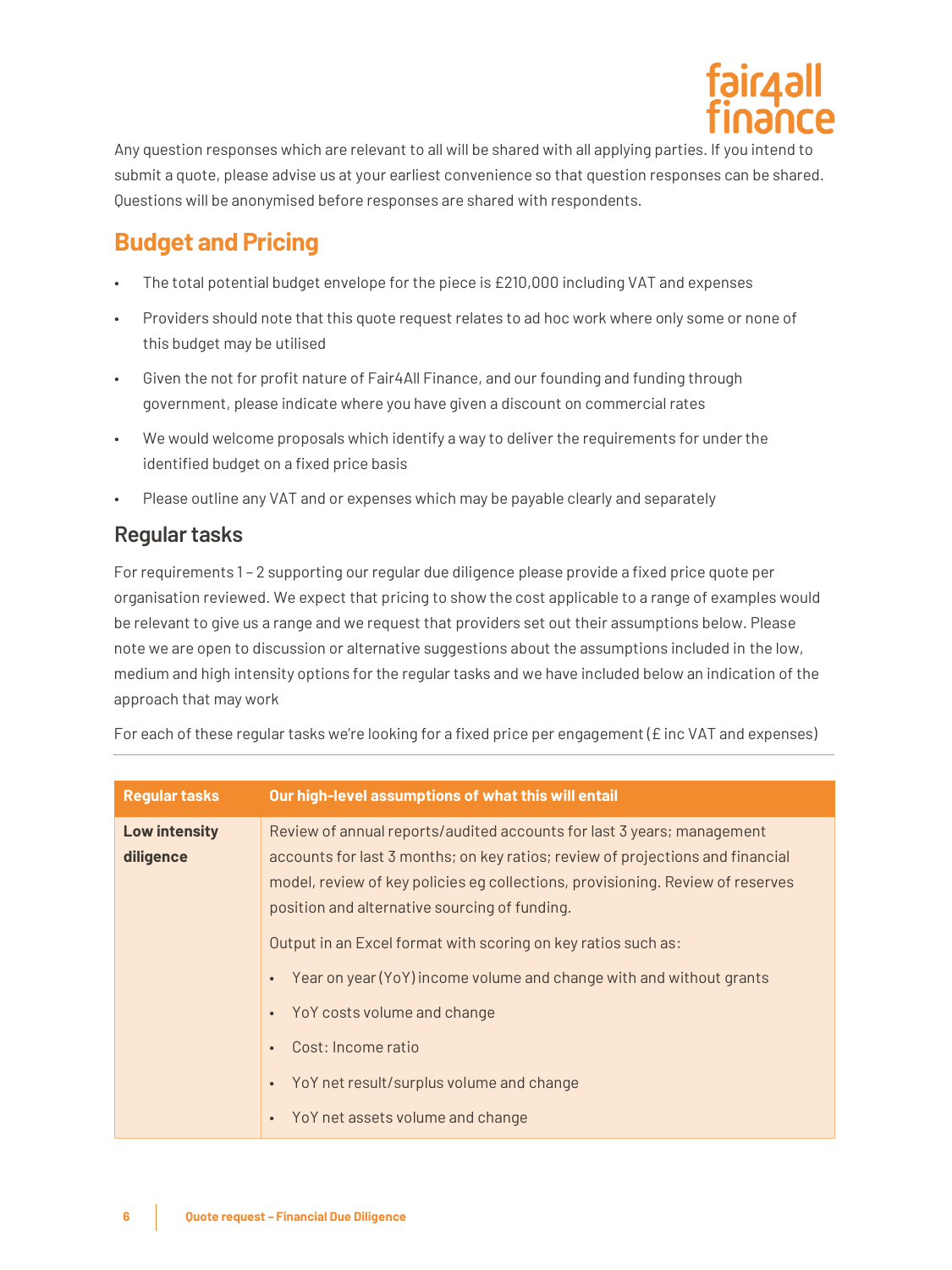|                                      | fair4all<br>finance                                                                                                                                                                                                                                                                                                                                      |
|--------------------------------------|----------------------------------------------------------------------------------------------------------------------------------------------------------------------------------------------------------------------------------------------------------------------------------------------------------------------------------------------------------|
|                                      | YoY capital volume and change<br>$\bullet$                                                                                                                                                                                                                                                                                                               |
|                                      | Capital asset ratio (if financial firm)<br>$\bullet$                                                                                                                                                                                                                                                                                                     |
|                                      | Cash position and change<br>$\bullet$                                                                                                                                                                                                                                                                                                                    |
|                                      | YoY loan book volume and change<br>$\bullet$                                                                                                                                                                                                                                                                                                             |
|                                      | YoY provisions and write offs volume and change<br>$\bullet$                                                                                                                                                                                                                                                                                             |
|                                      | and in verbal updates provided to Fair4All Finance team. We do not envisage that<br>this would require meeting the businesses directly.                                                                                                                                                                                                                  |
|                                      | This type of diligence has been used for our Covid-19 Resilience Fund for<br>example.                                                                                                                                                                                                                                                                    |
| <b>Medium intensity</b><br>diligence | All of the above under 'Low intensity' plus more in depth analysis of the company,<br>most probably through meetings with the management, interviews and follow on<br>questions to establish:                                                                                                                                                            |
|                                      | Composition of income and its evolution<br>$\bullet$                                                                                                                                                                                                                                                                                                     |
|                                      | Composition of costs and their evolution<br>$\bullet$                                                                                                                                                                                                                                                                                                    |
|                                      | Composition of loan book and its evolution<br>$\bullet$                                                                                                                                                                                                                                                                                                  |
|                                      | Drivers behind provisions and write offs and their relative size compared<br>$\bullet$<br>to income and assets                                                                                                                                                                                                                                           |
| <b>High intensity</b><br>diligence   | As per medium intensity with added consideration of scenarios to test in the<br>financial models; greater participation in multi disciplinary due diligence<br>sessions. More appropriate for potentially larger equity or debt investments<br>including where appropriate attendance at meetings with the target and their<br>other existing investors. |
|                                      | Greater scrutiny of financial model and growth plans/strategy.                                                                                                                                                                                                                                                                                           |
|                                      | Review of customer or other current performance metrics including<br>retrospective analyses of loan books; customer revenue analytics.                                                                                                                                                                                                                   |
|                                      | Consideration of the potential investment structure for Fair4All Finance to make<br>and its appropriateness.                                                                                                                                                                                                                                             |
|                                      | This kind of diligence has been used for our Affordable Credit Scale Up<br>Programme investments for example.                                                                                                                                                                                                                                            |
| <b>Expense</b>                       |                                                                                                                                                                                                                                                                                                                                                          |
| assumptions                          |                                                                                                                                                                                                                                                                                                                                                          |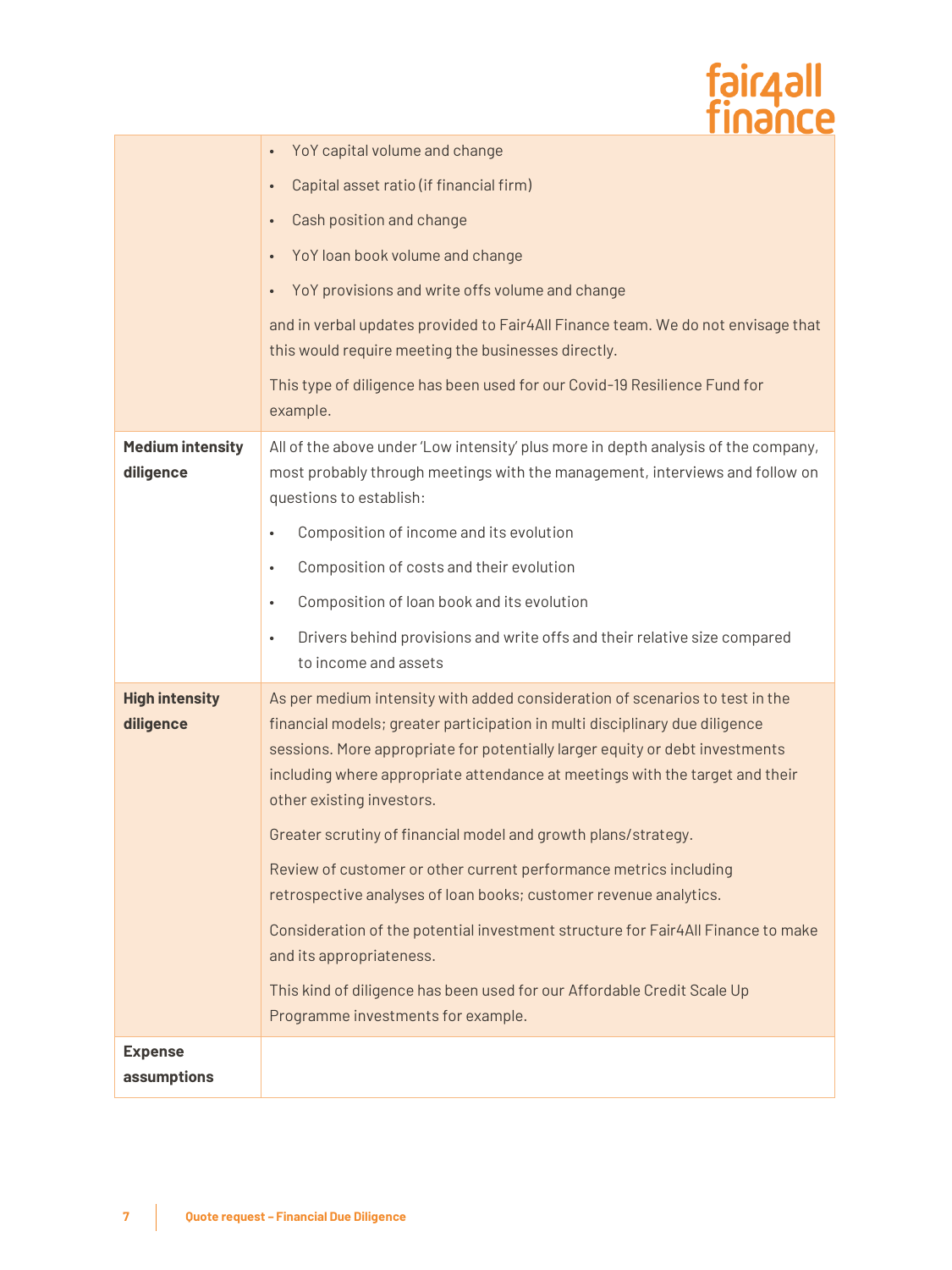

#### **Ad hoc requirements and deliverables**

|         | <b>Requirement</b> | <b>Role</b>                                        | <b>Requirements</b><br>element | Day rate | <b>Typical regulatory</b><br>accreditations/relevant<br>qualifications to<br>providing marketing<br>consultancy work |
|---------|--------------------|----------------------------------------------------|--------------------------------|----------|----------------------------------------------------------------------------------------------------------------------|
| $3 - 7$ | Eg Analyst         |                                                    |                                |          |                                                                                                                      |
| $3 - 7$ | Eg Partner         |                                                    |                                |          |                                                                                                                      |
| $3 - 7$ | Eg Director        |                                                    |                                |          |                                                                                                                      |
| $3 - 7$ | Eg Modeller        | Eg financial<br>model review<br>and<br>development |                                |          |                                                                                                                      |
|         |                    |                                                    |                                |          |                                                                                                                      |
|         |                    |                                                    |                                |          |                                                                                                                      |
|         |                    |                                                    |                                |          |                                                                                                                      |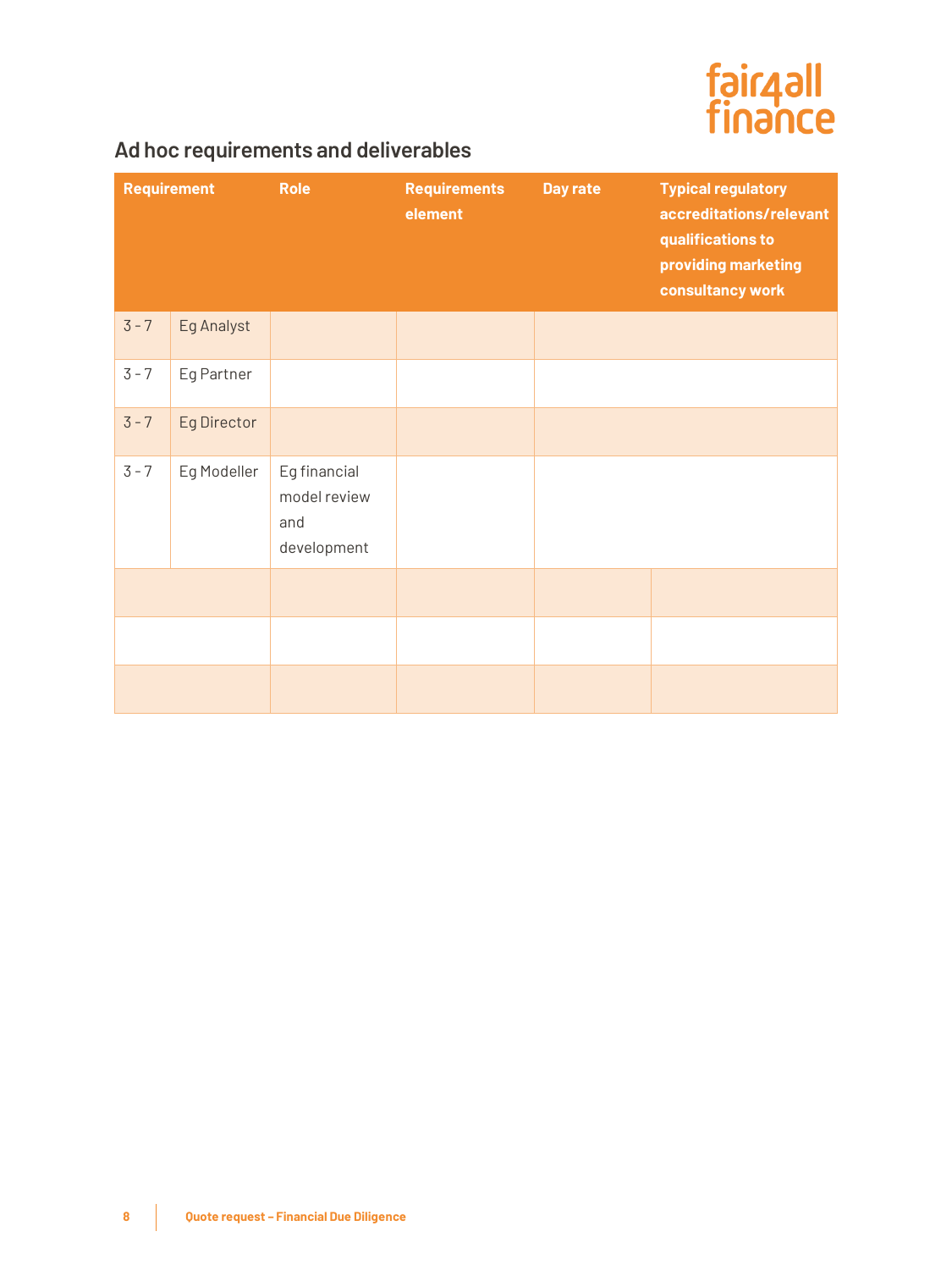

# **Proposal submission and scoring criteria**

Please email a proposal of no more than 10 pages long t[o kate@fair4allfinance.org.uk](mailto:kate@fair4allfinance.org.uk) by 10 June 2022.

Proposals submitted will be assessed by Fair4All Finance against the following questions:

| <b>Understanding of requirements.</b><br>Please explain what you understand Fair4All finance is aiming to achieve in commissioning<br>this work.<br>To what extent does the proposal demonstrate an understanding of the issues related to this<br>brief?                                                                                                                                                                                           | 10% |
|-----------------------------------------------------------------------------------------------------------------------------------------------------------------------------------------------------------------------------------------------------------------------------------------------------------------------------------------------------------------------------------------------------------------------------------------------------|-----|
| Please set out your proposed methodology by stage<br>To what extent are the methodology and methods appropriate to the requirements set out in<br>this brief?<br>How do you propose to transfer learning to our team                                                                                                                                                                                                                                | 15% |
| <b>Relevant experience</b><br>Please set out your experience of delivering financial due diligence.<br>Please provide the name of two references we can contact in confidence, and at our sole<br>discretion to confirm the work you undertook and its relevance.<br>What degree of experience does the bidder demonstrate in order to successfully complete the<br>work?                                                                           | 35% |
| <b>Appropriate resourcing</b><br>Please set out your resourcing plan and assumptions about the time commitments you plan to<br>make by grade and resource type.<br>Please make it explicitly clear who will be accountable for the work and who our day to day<br>contact will be.<br>How well has the bidder structured a team in order to successfully manage the contract and<br>deliver the required work to the budget and timetable required? | 20% |
| <b>Value for money</b><br>To what extent does the proposal represent good value for money?<br>Indicate how you would respond to ad hoc, additional requests                                                                                                                                                                                                                                                                                         | 20% |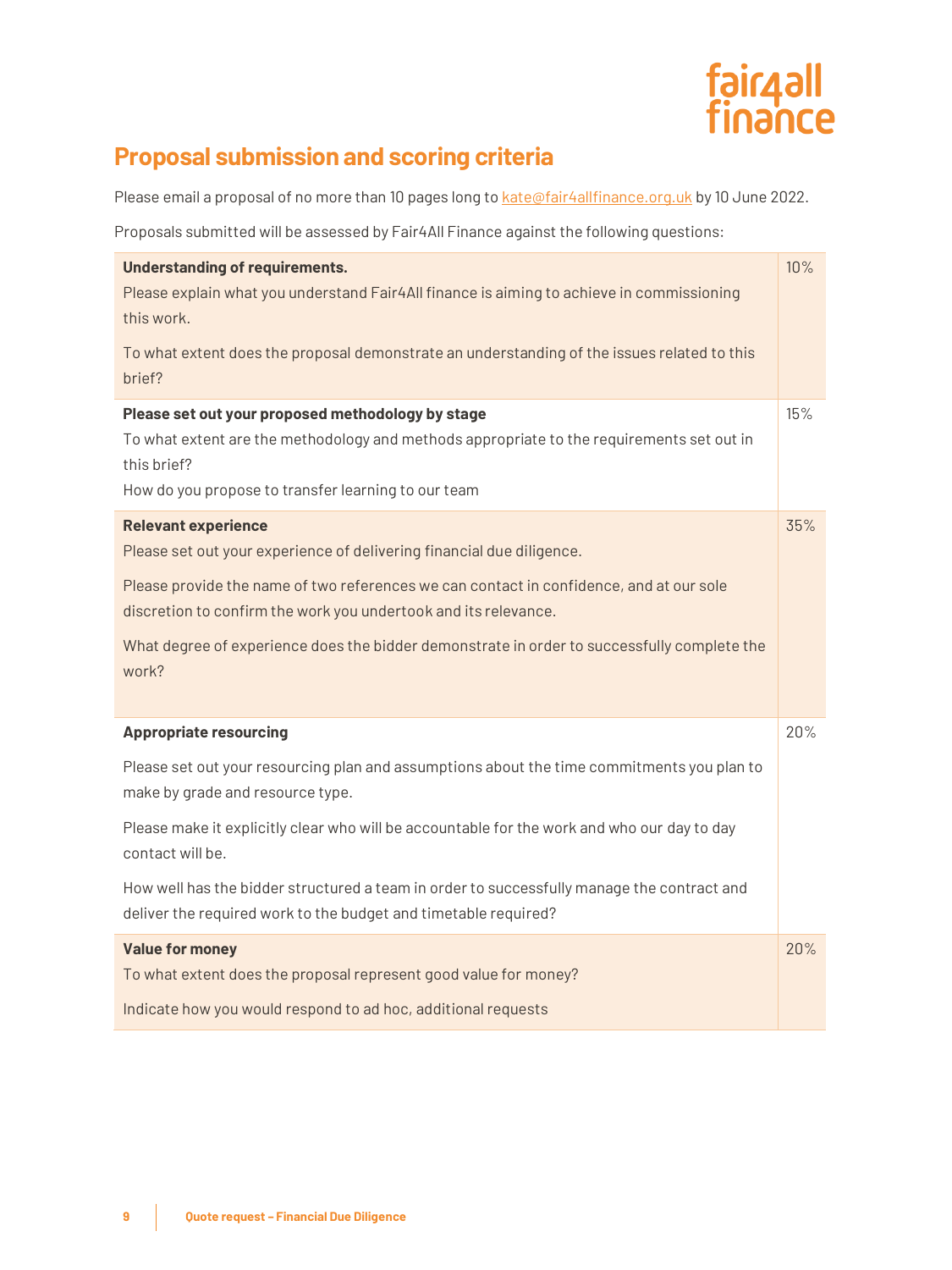

#### **Notes**

- We reserve the right to appoint more than one provider
- Contracting will be done using the contract for services issued alongside this quote request and each additional ad hoc/regular scope will constitute a schedule to that contract
- Quote request responses not received by the deadline will not be considered
- Quotations shall be valid for 90 days
- All bidders are solely responsible for all their costs and expenses incurred in connection with this procurement process at all stages
- Fair4All Finance reserves the right to amend or cancel the procurement exercise at any point. Fair4All Finance will accept no liability for any losses caused by any change or cancellation of this procurement exercise nor any decision not to award a Contract
- Any information submitted to Fair4All Finance may need to be disclosed and/or published by Fair4All Finance. Fair4All Finance may disclose information in compliance with the Freedom of Information Act 2000, any other law, or, as a consequence of judicial order, or order by any court or tribunal with Fair4All Finance to order disclosure
- Data Protection Act 2018 Any awarded Contract will be subject to the Data Protection Act (DPA) 2018. Fair4All Finance reserve the right to request additional evidence to undertake sufficient due diligence of any Tenderer to ensure they have implemented the appropriate technical and organisational measures to comply with the act
- Fair4All Finance is committed to greater transparency and may publish its tender documents, contracts and data from invoices received and may at its discretion redact all or part of such information prior to publication
- Bidders shall not (and shall procure that their subcontractors and representatives do not) do any of the following without obtaining the prior written consent of Fair4All Finance:
	- make a public statement or communicate in any form with the media in connection with this procurement
	- use any trademarks, logos or other intellectual property rights associated with Fair4All Finance and/or its stakeholders
	- represent that the Bidder is directly or indirectly associated in any way with Fair4All Finance and/or its stakeholders or that its or their respective products and/or services are in any way endorsed by Fair4All Finance and/or its stakeholders
	- do anything or refrain from doing anything which would have an adverse effect on or embarrass Fair4All Finance and/or its stakeholders
	- Tenders with abnormally low prices may be rejected by Fair4All Finance. If we consider prices to